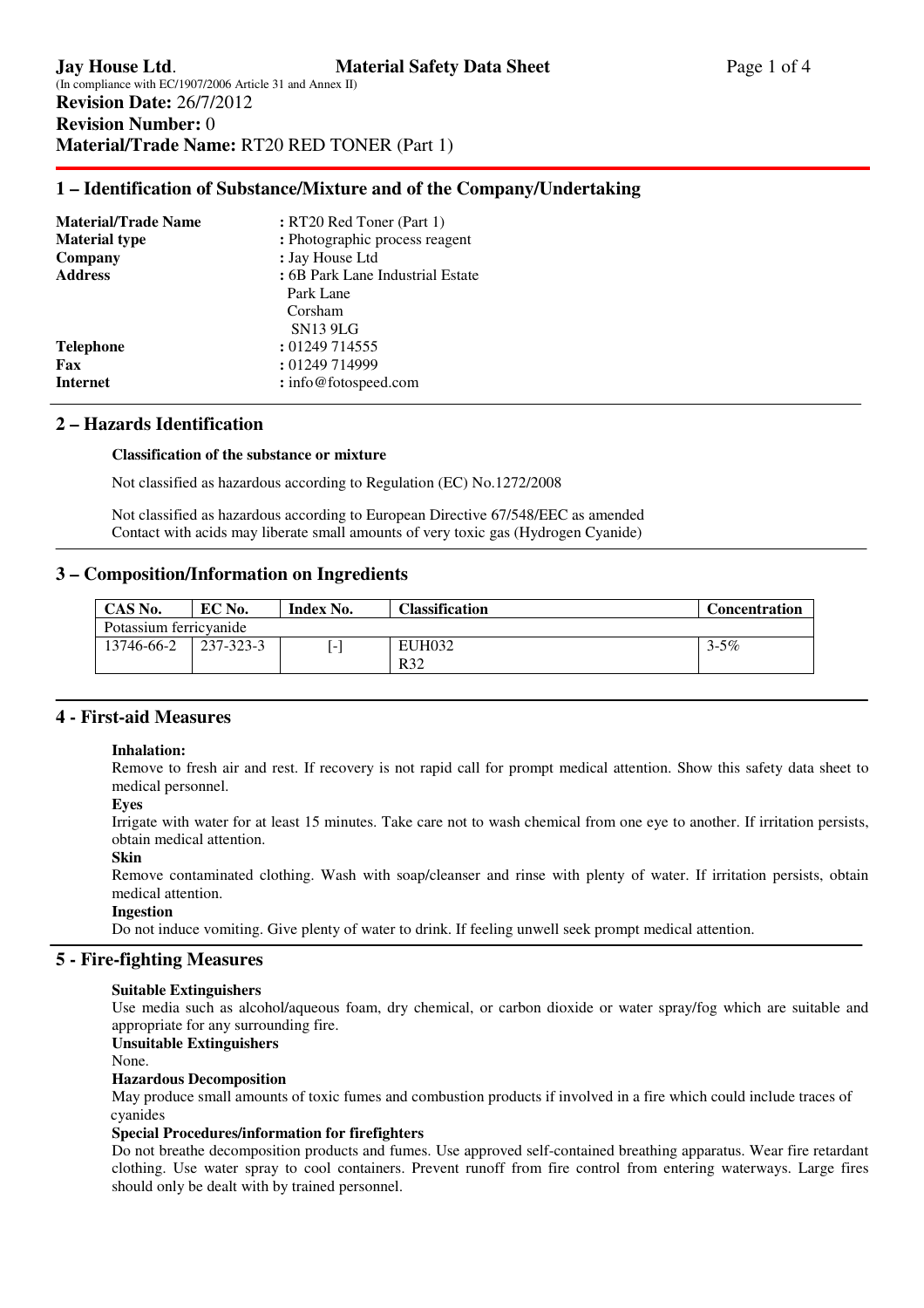## **6 - Accidental Release Measures**

### **Personal Protection and Precautions**

 Use suitable personal protective equipment (refer to Section 8 for details). Avoid breathing vapours. Ensure adequate ventilation.

#### **Environmental Precautions**

Prevent further leakage or spillage if safe to do so. Do not let product enter drains or watercourses.

**Containment, Cleaning up and Disposal Considerations**  Absorb in inert material such as sand or non-combustible absorbent granules Scoop up and place in plastic container to await transfer Refer to Section 13 for further information regarding disposal.

## **7 - Handling and Storage**

#### **Handling**

Avoid inhalation of vapour or mist. **Storage**  Store in cool place. Keep container tightly closed in a dry and well-ventilated place.

### **8 - Exposure Controls/Personal Protection**

**Occupational Exposure Limit:**  $5$  mg/m<sup>3</sup> 8hrTWA WEL Potassium ferricyanide (Sk)

### **Respiratory Protection**

Use in well ventilated areas. Use mechanical ventilation if possible.

**Hand Protection** 

Wear polythene, PVC or nitrile gloves to Standard EN 374 (breakthrough time for total immersion in excess of 8 hours). **Eye Protection** 

 Wear suitable eye protection such as safety glasses or goggles to Standard BS EN 166 if splash or eye contact likely. **Skin Protection** 

Wear suitable overalls or apron and change if contaminated. After contact with skin wash off immediately. Wash hands before breaks and immediately after using the product.

## **9 - Physical & Chemical Properties**

**Appearance :** Yellow liquid **Odour :** None **pH :** 7.27 **Boiling point/range :** 100°C **Melting point/range :**n/e **Flash point :** n/e **Flammability :** NON FLAMMABLE **Autoflammability :** n/e **Explosive properties :** n/e

**Oxidising properties :** None **Vapour pressure: :** n/e **Relative density :** n/e **Solubility :** Miscible in water **Partition Coefficient :** n/e **Vapour Density :** n/e **Viscosity :** n/e **Evaporation rate :** n/e

 $(n/e = not established)$ 

## **10 - Stability and Reactivity**

**Chemical Stability** 

 Stable at normal temperatures and under recommended storage conditions. **Conditions to Avoid**  Extreme temperature and direct sunlight, acidic environments **Materials to Avoid**  Strong oxidising agents, acids, ammonia **Hazardous Decomposition Products**  No hazardous decomposition products when stored and handled correctly. Contact with strong acids may liberate small amounts of very toxic hydrogen cyanide gas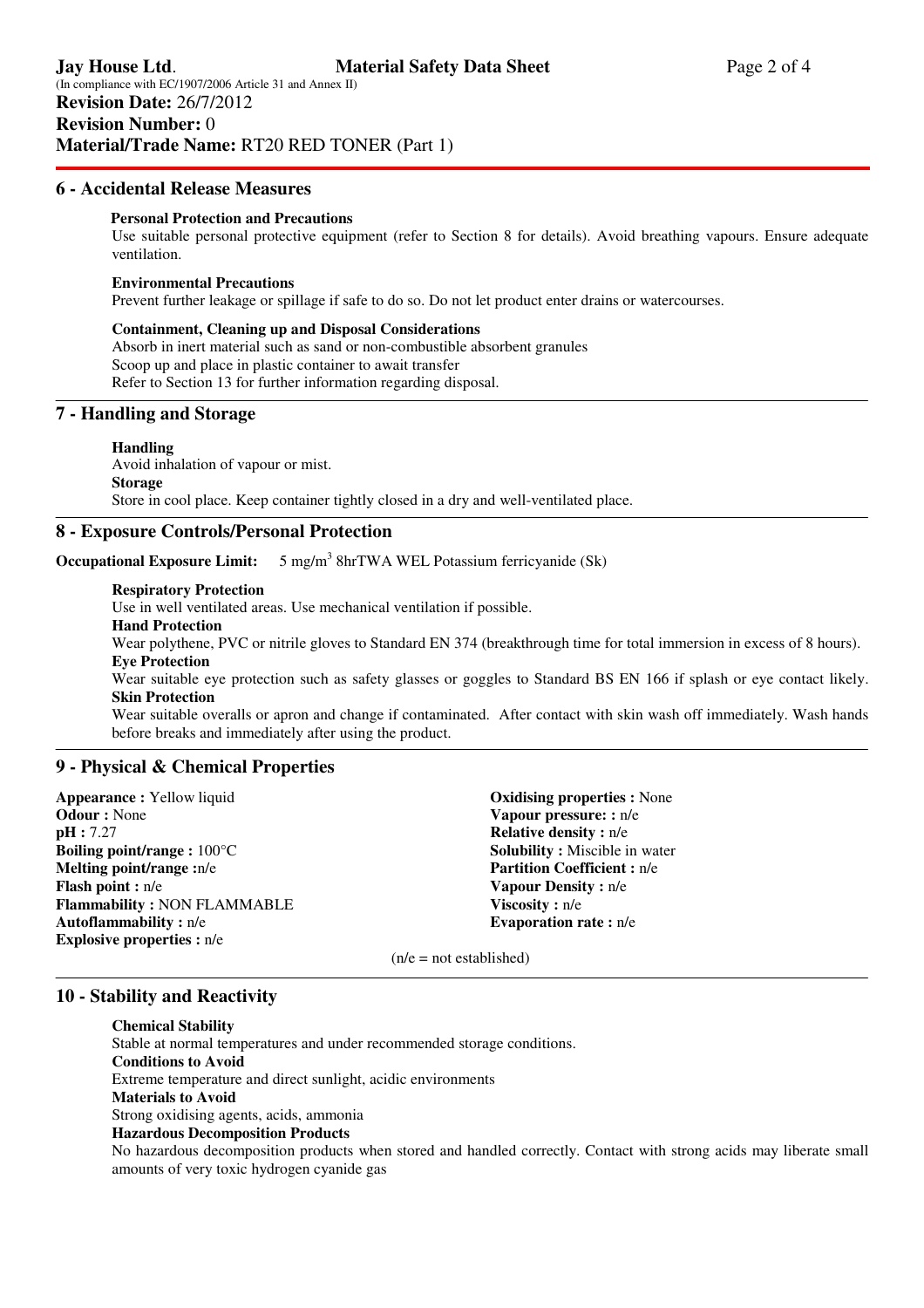## **11 - Toxicological Information**

#### **Acute toxicity**

Low toxicity by all routes. LD<sub>50</sub> (rat) for pure for potassium ferricyanide is 2970 mg/kg. Contact with acids may liberate small amounts of very toxic hydrogen cyanide gas which may be fatal if inhaled.

### **Skin corrosion/irritation**

Not expected to cause any acute skin corrosion or irritation at concentrations present in product

#### **Serious eye damage/eye irritation**

Not expected to cause any acute eye damage or irritation at levels present in product; low level transient eye irritation may be possible following exposure.

# **Respiratory or skin sensitization and Germ cell mutagenicity or skin sensitization**

No data available No data available

## **Carcinogenicity**

IARC: No component of this product present (as supplied) at levels greater than or equal to 0.1% is identified as probable, possible or confirmed human carcinogen by IARC.

### **Reproductive toxicity**

No data available Specific target organ toxicity - single exposure Specific target organ toxicity - repeated exposure No data available. No data available.

### **Potential health effects**

**Inhalation** Excessive inhalation of vapours, aerosols or mists may cause mild, transient respiratory tract irritation. **Ingestion** May be harmful if ingested in quantity.

**Skin**. Repeated exposure may cause skin dryness or cracking. **Eyes** May cause transient eye irritation.

#### **Signs and Symptoms of Exposure**

Ingestion of may cause severe nausea, vomiting and abdominal pain. Inhalation of liberated hydrogen cyanide may be fatal.

## **12 - Ecological Information**

#### **Toxicity**

High concentrations may be harmful to aquatic organisms

| <b>Persistence and degradability</b> | <b>Mobility in soil</b> | <b>PBT</b> and vPvB assessment |
|--------------------------------------|-------------------------|--------------------------------|
| Not readily biodegradable.           | Expected to be mobile.  | No data available.             |
| <b>Bioaccumulative potential</b>     |                         | Other adverse effects          |

No data available not be a set of the No data available.

## **13 -Disposal Considerations**

## **Product**

Material is not classified as hazardous waste under the Hazardous Waste Regulations 2005. Follow supplier's instructions regarding safe methods of disposal. Do not discharge into drains or watercourses without prior approval. **Contaminated packaging** 

Dispose of as unused product.

## **14 -Transport Information**

| <b>ADR/RID</b> | Not Classified as hazardous for transport |
|----------------|-------------------------------------------|
| <b>IMDG</b>    | Not Classified as hazardous for transport |
| <b>JATA</b>    | Not Classified as hazardous for transport |